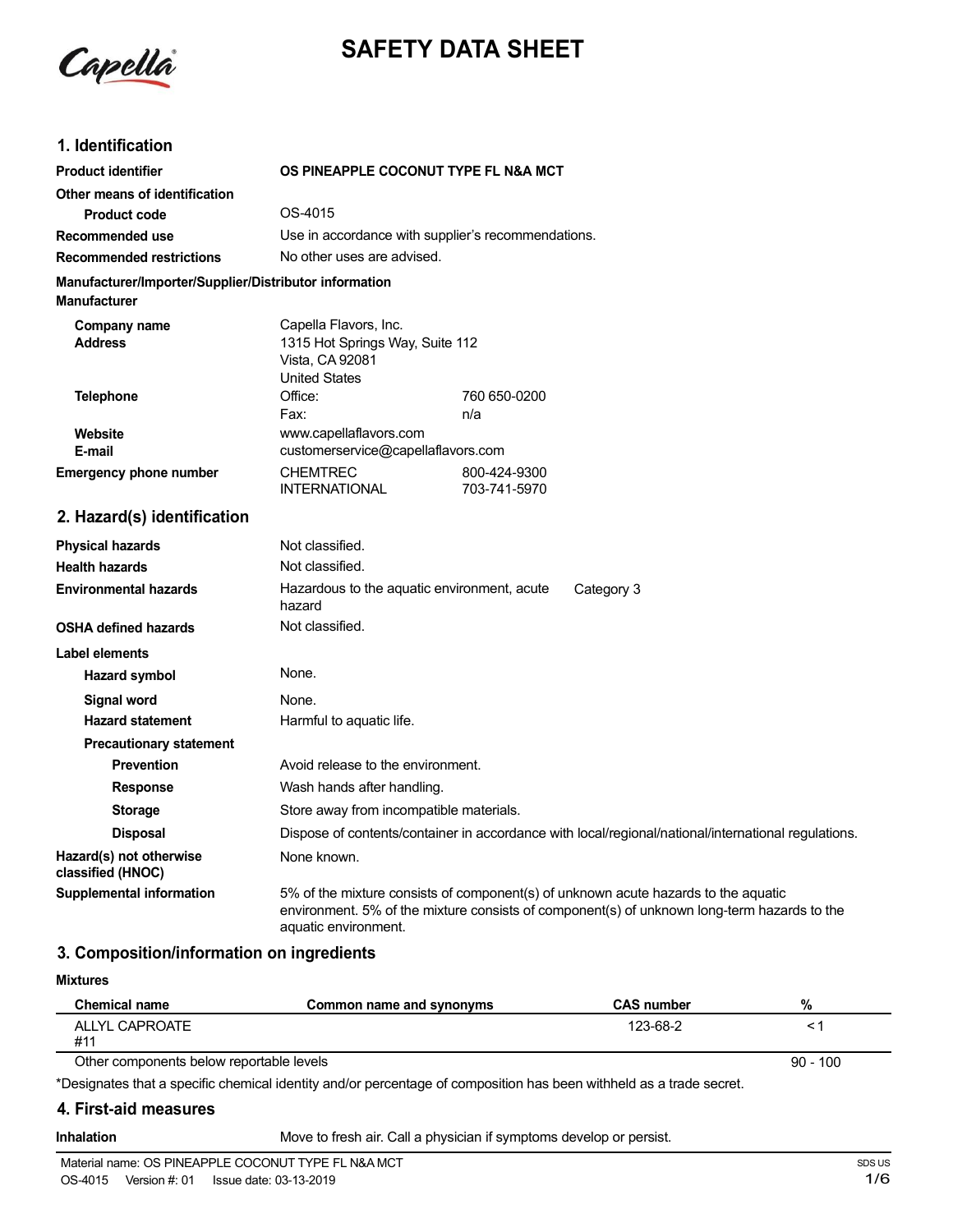| <b>Skin contact</b>                                                          | Wash off with soap and water. Get medical attention if irritation develops and persists.                            |
|------------------------------------------------------------------------------|---------------------------------------------------------------------------------------------------------------------|
| Eye contact                                                                  | Rinse with water. Get medical attention if irritation develops and persists.                                        |
| Ingestion                                                                    | Rinse mouth. Get medical attention if symptoms occur.                                                               |
| <b>Most important</b><br>symptoms/effects, acute and<br>delayed              | Direct contact with eyes may cause temporary irritation.                                                            |
| Indication of immediate<br>medical attention and special<br>treatment needed | Treat symptomatically.                                                                                              |
| <b>General information</b>                                                   | Ensure that medical personnel are aware of the material(s) involved, and take precautions to<br>protect themselves. |
| 5. Fire-fighting measures                                                    |                                                                                                                     |
| Suitable extinguishing media                                                 | Water fog. Foam. Dry chemical powder. Carbon dioxide (CO2).                                                         |
| Unsuitable extinguishing<br>media                                            | Do not use water jet as an extinguisher, as this will spread the fire.                                              |
| Specific hazards arising from<br>the chemical                                | During fire, gases hazardous to health may be formed.                                                               |
| Special protective equipment<br>and precautions for firefighters             | Self-contained breathing apparatus and full protective clothing must be worn in case of fire.                       |
| Fire fighting<br>equipment/instructions                                      | Move containers from fire area if you can do so without risk.                                                       |
| <b>Specific methods</b>                                                      | Use standard firefighting procedures and consider the hazards of other involved materials.                          |

No unusual fire or explosion hazards noted.

**General fire hazards**

## **6. Accidental release measures**

| Personal precautions,<br>protective equipment and<br>emergency procedures | Keep unnecessary personnel away. Keep people away from and upwind of spill/leak. Wear<br>appropriate protective equipment and clothing during clean-up. Ensure adequate ventilation. Local<br>authorities should be advised if significant spillages cannot be contained. For personal protection,<br>see section 8 of the SDS.                                    |  |
|---------------------------------------------------------------------------|--------------------------------------------------------------------------------------------------------------------------------------------------------------------------------------------------------------------------------------------------------------------------------------------------------------------------------------------------------------------|--|
| <b>Methods and materials for</b>                                          | Prevent product from entering drains.                                                                                                                                                                                                                                                                                                                              |  |
| containment and cleaning up                                               | Large Spills: Stop the flow of material, if this is without risk. Dike the spilled material, where this is<br>possible. Absorb in vermiculite, dry sand or earth and place into containers. Following product<br>recovery, flush area with water.                                                                                                                  |  |
|                                                                           | Small Spills: Wipe up with absorbent material (e.g. cloth, fleece). Clean surface thoroughly to<br>remove residual contamination.                                                                                                                                                                                                                                  |  |
|                                                                           | Never return spills to original containers for re-use. For waste disposal, see section 13 of the SDS.                                                                                                                                                                                                                                                              |  |
| <b>Environmental precautions</b>                                          | Avoid release to the environment. Inform appropriate managerial or supervisory personnel of all<br>environmental releases. Prevent further leakage or spillage if safe to do so. Avoid discharge into<br>drains, water courses or onto the ground.                                                                                                                 |  |
| 7. Handling and storage                                                   |                                                                                                                                                                                                                                                                                                                                                                    |  |
| <b>Precautions for safe handling</b>                                      | Provide adequate ventilation. Wear appropriate personal protective equipment. Avoid release to<br>the environment. Observe good industrial hygiene practices.                                                                                                                                                                                                      |  |
| Conditions for safe storage,<br>including any incompatibilities           | Store in tightly closed container. Store away from incompatible materials (see Section 10 of the<br>SDS).                                                                                                                                                                                                                                                          |  |
| 8. Exposure controls/personal protection                                  |                                                                                                                                                                                                                                                                                                                                                                    |  |
| <b>Biological limit values</b>                                            | No biological exposure limits noted for the ingredient(s).                                                                                                                                                                                                                                                                                                         |  |
| Appropriate engineering<br>controls                                       | Good general ventilation should be used. Ventilation rates should be matched to conditions. If<br>applicable, use process enclosures, local exhaust ventilation, or other engineering controls to<br>maintain airborne levels below recommended exposure limits. If exposure limits have not been<br>established, maintain airborne levels to an acceptable level. |  |
| Individual protection measures, such as personal protective equipment     |                                                                                                                                                                                                                                                                                                                                                                    |  |
| Evalfono protoction                                                       | Moar safaty glasses with side shields (or geogles)                                                                                                                                                                                                                                                                                                                 |  |

| Eye/face protection    | Wear safety glasses with side shields (or goggles). |
|------------------------|-----------------------------------------------------|
| <b>Skin protection</b> |                                                     |
| <b>Hand protection</b> | Wear appropriate chemical resistant gloves.         |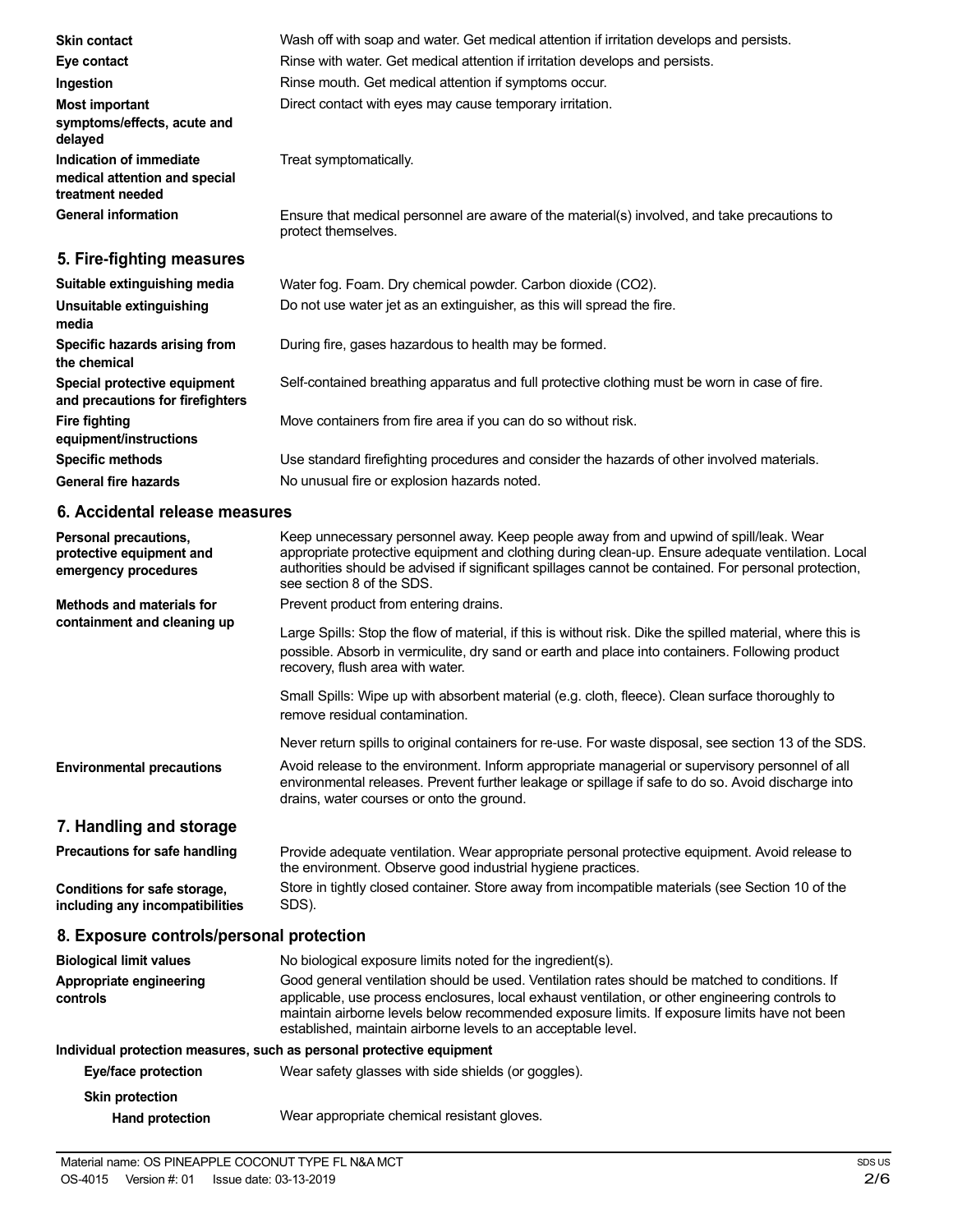| Other                             | Wear suitable protective clothing.                                                                                                                                                                                          |
|-----------------------------------|-----------------------------------------------------------------------------------------------------------------------------------------------------------------------------------------------------------------------------|
| <b>Respiratory protection</b>     | In case of insufficient ventilation, wear suitable respiratory equipment.                                                                                                                                                   |
| <b>Thermal hazards</b>            | Wear appropriate thermal protective clothing, when necessary.                                                                                                                                                               |
| General hygiene<br>considerations | Always observe good personal hygiene measures, such as washing after handling the material<br>and before eating, drinking, and/or smoking. Routinely wash work clothing and protective<br>equipment to remove contaminants. |

## **9. Physical and chemical properties**

| Appearance                                        |                                                                       |
|---------------------------------------------------|-----------------------------------------------------------------------|
| <b>Physical state</b>                             | Liquid.                                                               |
| <b>Form</b>                                       | Liquid.                                                               |
| Color                                             | Not available.                                                        |
| Odor                                              | Not available.                                                        |
| <b>Odor threshold</b>                             | Not available.                                                        |
| pH                                                | Not available.                                                        |
| <b>Melting point/freezing point</b>               | -108.4 °F (-78 °C) estimated                                          |
| Initial boiling point and boiling<br>range        | 496.4 °F (258 °C) estimated                                           |
| <b>Flash point</b>                                | > 200.0 °F (> 93.3 °C) Closed Cup                                     |
| <b>Evaporation rate</b>                           | Not available.                                                        |
| Flammability (solid, gas)                         | Not applicable.                                                       |
| Upper/lower flammability or explosive limits      |                                                                       |
| <b>Flammability limit - lower</b><br>(%)          | Not available.                                                        |
| <b>Flammability limit - upper</b><br>(%)          | Not available.                                                        |
| Explosive limit - lower (%)                       | Not available.                                                        |
| Explosive limit - upper (%)                       | Not available.                                                        |
| Vapor pressure                                    | 0.003 hPa estimated                                                   |
| Vapor density                                     | Not available.                                                        |
| <b>Relative density</b>                           | Not available.                                                        |
| Solubility(ies)                                   |                                                                       |
| Solubility (water)                                | Not available.                                                        |
| <b>Partition coefficient</b><br>(n-octanol/water) | Not available.                                                        |
| <b>Auto-ignition temperature</b>                  | 812 °F (433.33 °C) estimated                                          |
| <b>Decomposition temperature</b>                  | Not available.                                                        |
| <b>Viscosity</b>                                  | Not available.                                                        |
| <b>Other information</b>                          |                                                                       |
| <b>Explosive properties</b>                       | Not explosive.                                                        |
| <b>Flammability class</b>                         | Combustible IIIB estimated                                            |
| <b>Oxidizing properties</b>                       | Not oxidizing.                                                        |
| <b>Refractive index</b>                           | 1.4331 - 1.4631                                                       |
| 10. Stability and reactivity                      |                                                                       |
| Reactivity                                        | The product is stable and non-reactive under normal conditions of use |
| <b>Chemical stability</b>                         | Material is stable under normal conditions.                           |
|                                                   |                                                                       |

**Possibility of hazardous reactions Conditions to avoid Incompatible materials** e, storage and transport<mark>.</mark> No dangerous reaction known under conditions of normal use. Keep away from heat, hot surfaces, sparks, open flames and other ignition sources. Avoid temperatures exceeding the flash point. Contact with incompatible materials. Strong oxidizing agents.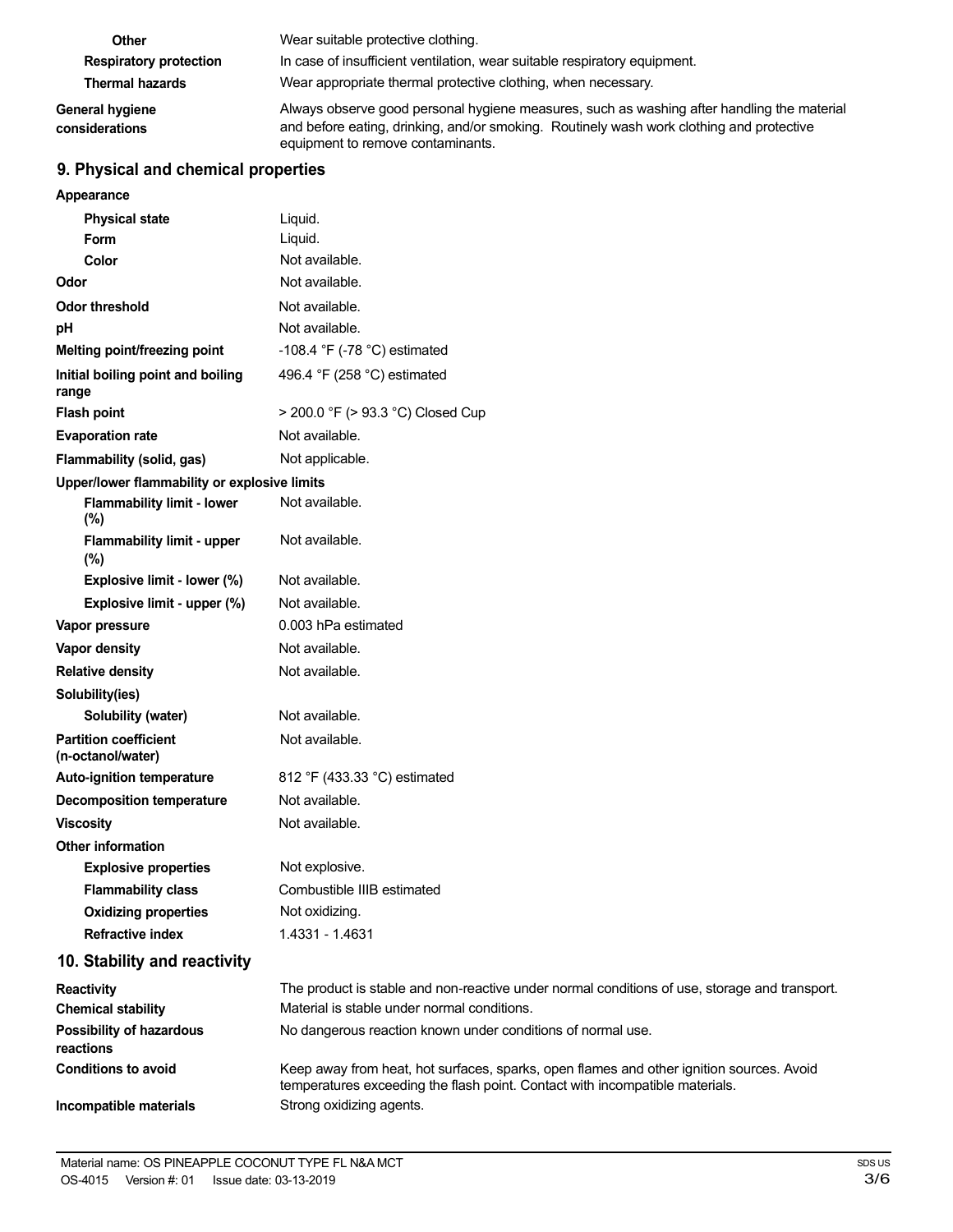## **11. Toxicological information**

|  | Information on likely routes of exposure |
|--|------------------------------------------|
|--|------------------------------------------|

| <b>Inhalation</b>                                                                  | No adverse effects due to inhalation are expected.                                                                                                                                                                                                                                                                                                |
|------------------------------------------------------------------------------------|---------------------------------------------------------------------------------------------------------------------------------------------------------------------------------------------------------------------------------------------------------------------------------------------------------------------------------------------------|
| <b>Skin contact</b>                                                                | No adverse effects due to skin contact are expected.                                                                                                                                                                                                                                                                                              |
| Eye contact                                                                        | Direct contact with eyes may cause temporary irritation.                                                                                                                                                                                                                                                                                          |
| Ingestion                                                                          | Expected to be a low ingestion hazard.                                                                                                                                                                                                                                                                                                            |
| Symptoms related to the<br>physical, chemical and<br>toxicological characteristics | Direct contact with eyes may cause temporary irritation.                                                                                                                                                                                                                                                                                          |
| Information on toxicological effects                                               |                                                                                                                                                                                                                                                                                                                                                   |
| <b>Acute toxicity</b>                                                              | Not available.                                                                                                                                                                                                                                                                                                                                    |
| Skin corrosion/irritation                                                          | Prolonged skin contact may cause temporary irritation.                                                                                                                                                                                                                                                                                            |
| Serious eye damage/eye<br>irritation                                               | Direct contact with eyes may cause temporary irritation.                                                                                                                                                                                                                                                                                          |
| Respiratory or skin sensitization                                                  |                                                                                                                                                                                                                                                                                                                                                   |
| <b>Respiratory sensitization</b>                                                   | Not a respiratory sensitizer.                                                                                                                                                                                                                                                                                                                     |
| <b>Skin sensitization</b>                                                          | This product is not expected to cause skin sensitization.                                                                                                                                                                                                                                                                                         |
| Germ cell mutagenicity                                                             | No data available to indicate product or any components present at greater than 0.1% are<br>mutagenic or genotoxic.                                                                                                                                                                                                                               |
| Carcinogenicity                                                                    | Not classifiable as to carcinogenicity to humans.                                                                                                                                                                                                                                                                                                 |
| IARC Monographs. Overall Evaluation of Carcinogenicity                             |                                                                                                                                                                                                                                                                                                                                                   |
| Not listed.                                                                        |                                                                                                                                                                                                                                                                                                                                                   |
|                                                                                    | OSHA Specifically Regulated Substances (29 CFR 1910.1001-1052)                                                                                                                                                                                                                                                                                    |
| Not regulated.                                                                     | US. National Toxicology Program (NTP) Report on Carcinogens                                                                                                                                                                                                                                                                                       |
| Not listed.                                                                        |                                                                                                                                                                                                                                                                                                                                                   |
| <b>Reproductive toxicity</b>                                                       | This product is not expected to cause reproductive or developmental effects.                                                                                                                                                                                                                                                                      |
| Specific target organ toxicity -<br>single exposure                                | Not classified.                                                                                                                                                                                                                                                                                                                                   |
| Specific target organ toxicity -<br>repeated exposure                              | Not classified.                                                                                                                                                                                                                                                                                                                                   |
| <b>Aspiration hazard</b>                                                           | Not an aspiration hazard.                                                                                                                                                                                                                                                                                                                         |
| 12. Ecological information                                                         |                                                                                                                                                                                                                                                                                                                                                   |
| <b>Ecotoxicity</b>                                                                 | Harmful to aquatic life.                                                                                                                                                                                                                                                                                                                          |
| Persistence and degradability                                                      | No data is available on the degradability of any ingredients in the mixture.                                                                                                                                                                                                                                                                      |
| <b>Bioaccumulative potential</b>                                                   |                                                                                                                                                                                                                                                                                                                                                   |
| <b>Mobility in soil</b>                                                            | No data available.                                                                                                                                                                                                                                                                                                                                |
| Other adverse effects                                                              | No other adverse environmental effects (e.g. ozone depletion, photochemical ozone creation<br>potential, endocrine disruption, global warming potential) are expected from this component.                                                                                                                                                        |
| 13. Disposal considerations                                                        |                                                                                                                                                                                                                                                                                                                                                   |
| <b>Disposal instructions</b>                                                       | Collect and reclaim or dispose in sealed containers at licensed waste disposal site. Do not allow<br>this material to drain into sewers/water supplies. Do not contaminate ponds, waterways or ditches<br>with chemical or used container. Dispose of contents/container in accordance with<br>local/regional/national/international regulations. |
| Local disposal regulations                                                         | Dispose in accordance with all applicable regulations.                                                                                                                                                                                                                                                                                            |
| Hazardous waste code                                                               | The waste code should be assigned in discussion between the user, the producer and the waste<br>disposal company.                                                                                                                                                                                                                                 |
| Waste from residues / unused<br>products                                           | Dispose of in accordance with local regulations. Empty containers or liners may retain some<br>product residues. This material and its container must be disposed of in a safe manner (see:<br>Disposal instructions).                                                                                                                            |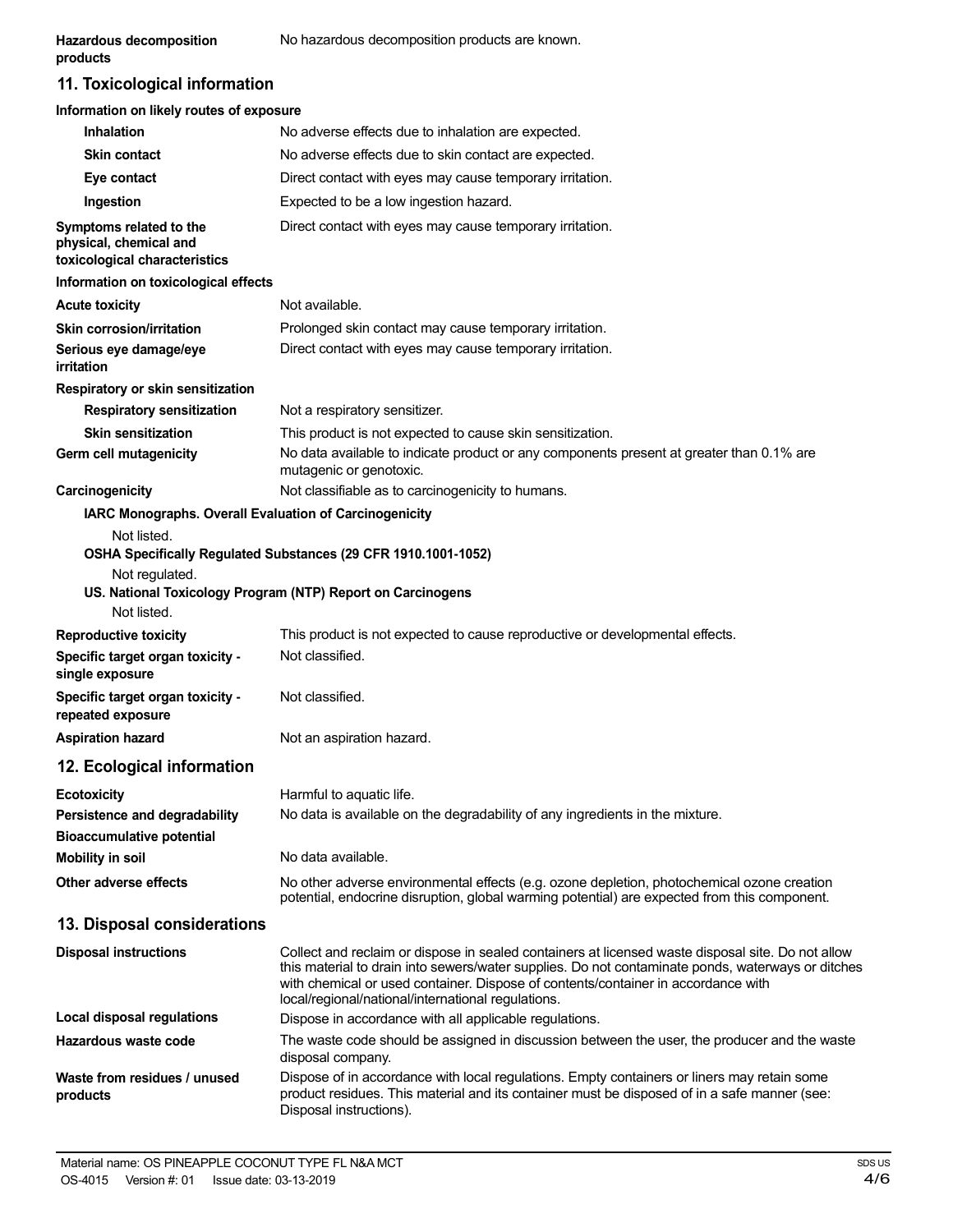**Contaminated packaging** Since emptied containers may retain product residue, follow label warnings even after container is emptied. Empty containers should be taken to an approved waste handling site for recycling or disposal.

### **14. Transport information**

#### **DOT**

Not regulated as dangerous goods.

#### **IATA**

Not regulated as dangerous goods.

#### **IMDG**

Not regulated as dangerous goods.

#### **Transport in bulk according to Annex II of MARPOL 73/78 and the IBC Code**

#### **15. Regulatory information**

#### **US federal regulations**

This product is not known to be a "Hazardous Chemical" as defined by the OSHA Hazard Communication Standard, 29 CFR 1910.1200.

#### **Toxic Substances Control Act (TSCA)**

**TSCA Section 12(b) Export Notification (40 CFR 707, Subpt. D)**

Not established.

Not regulated.

#### **CERCLA Hazardous Substance List (40 CFR 302.4)**

Not listed.

#### **SARA 304 Emergency release notification**

Not regulated.

#### **OSHA Specifically Regulated Substances (29 CFR 1910.1001-1052)**

Not regulated.

#### **Superfund Amendments and Reauthorization Act of 1986 (SARA)**

#### **SARA 302 Extremely hazardous substance**

Not listed.

### **SARA 311/312 Hazardous** No (Exempt)

**chemical**

#### **SARA 313 (TRI reporting)**

Not regulated.

#### **Other federal regulations**

#### **Clean Air Act (CAA) Section 112 Hazardous Air Pollutants (HAPs) List**

Not regulated.

#### **Clean Air Act (CAA) Section 112(r) Accidental Release Prevention (40 CFR 68.130)**

Not regulated.

#### **Safe Drinking Water Act** Not regulated. **(SDWA)**

**US state regulations**

## **California Proposition 65**

California Safe Drinking Water and Toxic Enforcement Act of 1986 (Proposition 65): This material is not known to contain any chemicals currently listed as carcinogens or reproductive toxins. For more information go to www.P65Warnings.ca.gov.

#### **International Inventories**

| Country(s) or region | Inventory name                                                            | On inventory (yes/no)* |
|----------------------|---------------------------------------------------------------------------|------------------------|
| Australia            | Australian Inventory of Chemical Substances (AICS)                        | Yes                    |
| Canada               | Domestic Substances List (DSL)                                            | Yes                    |
| Canada               | Non-Domestic Substances List (NDSL)                                       | No                     |
| China                | Inventory of Existing Chemical Substances in China (IECSC)                | Yes                    |
| Europe               | European Inventory of Existing Commercial Chemical<br>Substances (EINECS) | Yes                    |
| Europe               | European List of Notified Chemical Substances (ELINCS)                    | No                     |
| Japan                | Inventory of Existing and New Chemical Substances (ENCS)                  | Yes                    |